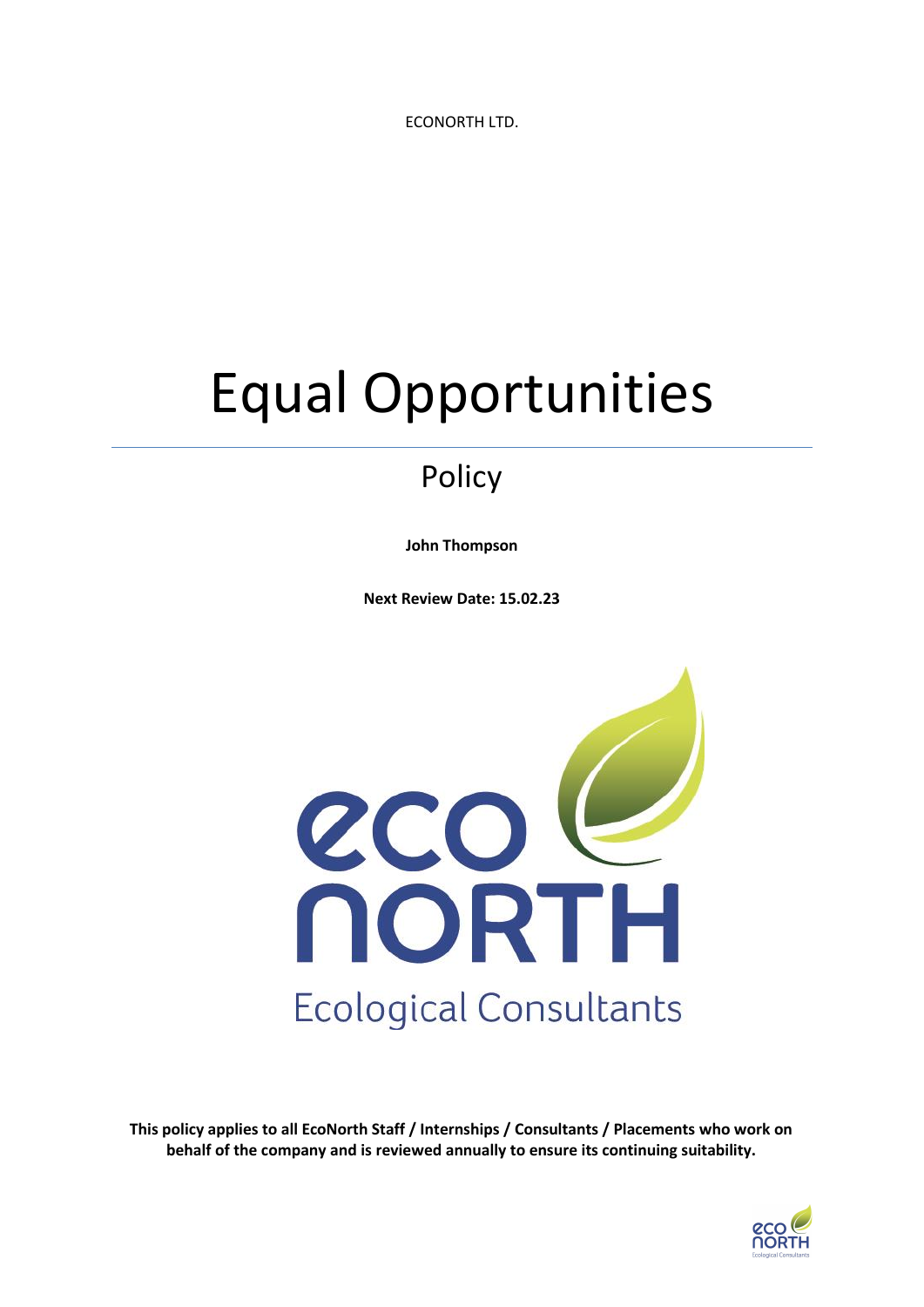| <b>Equal Opportunities Policy</b> | Doc Ref: | EOP      |
|-----------------------------------|----------|----------|
|                                   | lssued:  | 17.02.22 |
| EcoNorth Ltd                      | Version: | 7.0      |
|                                   | Page:    | $1$ of 5 |

### **Equal Opportunities Policy**

#### **1. Purpose, Scope and Users**

EcoNorth is committed to being an equal opportunities employer and to ensuring that all employees, job applicants, customers and other people with whom we deal are treated fairly and respectfully, and are not subjected to unfair or unlawful discrimination.

This policy sets out the way in which EcoNorth aims to manage equal opportunities. It is designed to ensure all current employees, potential employees and interns are offered the same opportunities regardless of age, disability, sex, gender reassignment, sexual orientation, pregnancy and maternity, marriage and civil partnership, race, religion or belief, political beliefs, dietary choices, membership or non-membership of a trade union, or any other characteristic unrelated to the performance of the job. Our aim is to provide a working environment free from harassment, intimidation or discrimination in any form and have effective systems and control measures in place to prevent modern slavery in our business and supply chain.

This policy must be adhered to by all current employees, potential employees and interns. Everyone who works for EcoNorth is expected to be treated, and to treat others, fairly and with respect.

EcoNorth recognises that an effective Equal Opportunities Policy will help all staff to develop to their full potential, which is clearly in the best interests of both our staff and our business. We aim to ensure that we not only observe the relevant legislation but also do whatever is necessary to provide genuine equality of opportunity.

We further recognise the benefits of employing individuals from a range of backgrounds as this creates a workforce where creativity and valuing difference in others thrives. We value the wealth of experience within the community in which we operate and aspire to have a workforce that reflects this.

#### **2. Definitions**

"EcoNorth" or "we" or "us" or "our" means EcoNorth Ltd.

"Discrimination" may be direct or indirect, and can take different forms, eg:

- treating any individual less favourably than others on the grounds of age, disability, sex, gender reassignment, sexual orientation, pregnancy and maternity, marriage and civil partnership, race, religion or belief, political beliefs, dietary choices, membership or nonmembership of a trade union, or any other characteristic unrelated to the performance of the job;
- expecting a person, solely on the grounds stated above, to comply with requirements that are different to the requirements for others, for any reason whatsoever;
- imposing on an individual requirements that are in effect more onerous than they are on others. For example, this would include applying a condition (which is not warranted by the

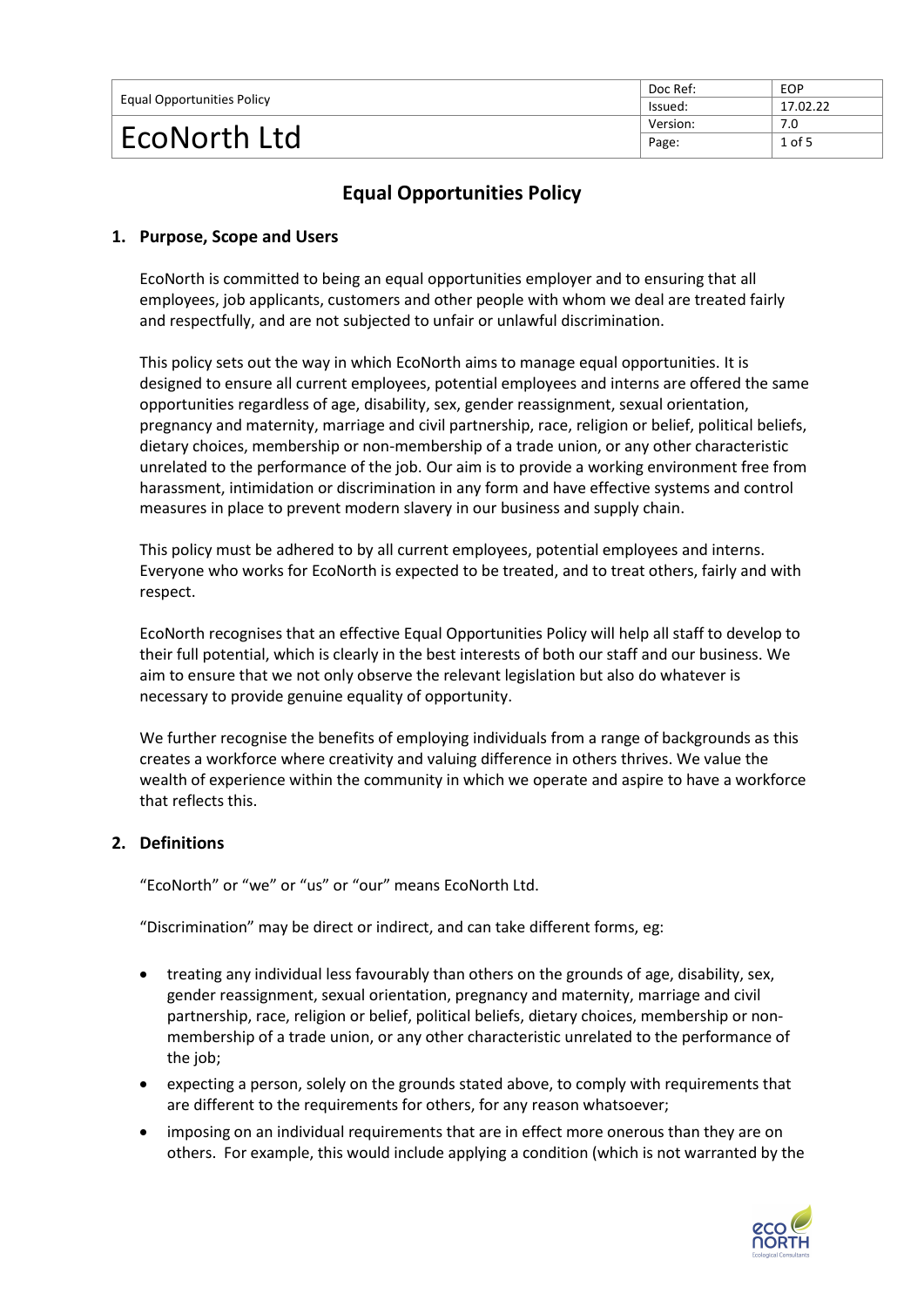| <b>Equal Opportunities Policy</b> | Doc Ref: | EOP      |
|-----------------------------------|----------|----------|
|                                   | lssued:  | 17.02.22 |
| EcoNorth Ltd                      | Version: | 7.0      |
|                                   | Page:    | 2 of 5   |

requirements of the position) which makes it more difficult for members of a particular group to comply than others not of that group;

- victimisation;
- harassment; or
- any other act or omission of an act, which has the effect of disadvantaging one person against another, purely on the above grounds.

#### **3. Responsibility for this Policy**

The overall responsibility for implementing and monitoring the effectiveness of this policy rests with EcoNorth's Executive Director. Senior Managers also have a crucial role to play in promoting equality of opportunity in their own areas of responsibility.

On all occasions where Line Managers are required to make judgements about other employees eg disciplinary matters, selection for training, promotion, pay increases, awards and so on, it is essential that merit, experience, skills and temperament are considered as objectively as possible.

All staff, irrespective of their job or seniority, will be given guidance and instruction, through our induction process and other training, as to their responsibilities and role in promoting equality of opportunity and not discriminating unfairly or harassing colleagues, job applicants, interns or subcontractors, nor encouraging others to do so or tolerating such behaviour. Disciplinary action, including dismissal, may be taken against any employee found guilty of unfair discrimination or harassment.

#### **4. Recruitment and Selection**

EcoNorth aims, through written instruction, appropriate training and supervision, to ensure that all staff who are responsible for recruitment and selection are familiar with this policy and apply it in full.

Job advertisements should encourage applications from all suitably qualified and experienced candidates and should avoid any stereotyping of roles. A variety of advertising methods should be used. All adverts will state that EcoNorth is an equal opportunities employer and values diversity and inclusivity. Person and job specifications will be limited to those requirements which are necessary for the effective performance of the role.

Shortlisting will be undertaken on a name, address and gender-blind basis and conducted by at least two members of the Senior Management Team, including one male and one female where practicable. Selection will be conducted on an objective basis and will focus only on the applicants' suitability for the job and their ability to fulfil the job requirements. Our interest is in the skills, abilities, qualifications, aptitude and potential of individuals to do the job being applied for effectively.

Interviews will be conducted by at least two senior employees, including one male and one female where practicable. All candidates will be asked the same set of prepared questions and these will all relate to information that will help assess their ability to do the job being applied

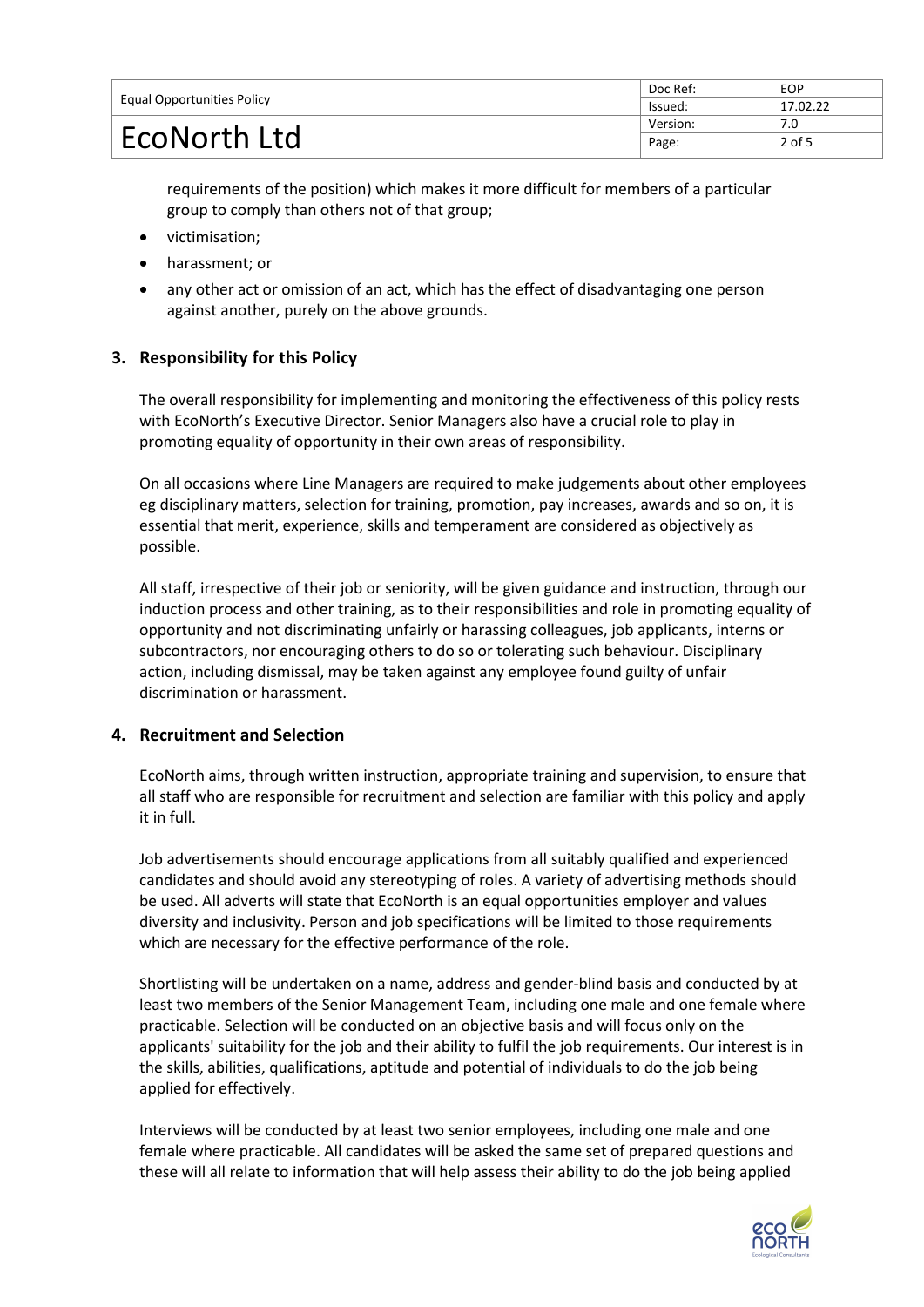| Equal Opportunities Policy | Doc Ref: | <b>EOP</b> |
|----------------------------|----------|------------|
|                            | lssued:  | 17.02.22   |
| EcoNorth Ltd               | Version: | 7.0        |
|                            | Page:    | 3 of 5     |

for. Questions which may give rise to suspicions of unlawful discrimination will not be asked. For example, no questions will be asked or assumptions made about candidates' personal and domestic circumstances or plans, unless the requirements of the job will affect their personal life eg unsocial hours, in which case this should be discussed objectively. Candidates will not be asked about their health or disability, with the following limited exceptions:

- Questions necessary to establish if a candidate can perform an intrinsic part of the role, subject to any reasonable adjustments.
- Questions to establish if a candidate is fit to attend an interview or assessment or to establish if any reasonable adjustments are needed at an interview or assessment.

No candidate will be rejected on the basis of trade union membership or non-membership or a spent conviction.

Person specifications will be used to score each candidate against set criteria of qualifications and skills which are essential to the role; they will be reviewed to ensure that the criteria are not discriminatory, either directly or indirectly, and that they do not impose any condition or requirement which cannot be justified by the demands of the post.

Selection tests will be specifically related to the job and measure an individual's actual, or inherent, ability to do or train for the job.

Each interviewer's notes from the interview process will be retained for future reference.

#### **5. Pay**

EcoNorth is committed to the principle of equal pay for all employees and maintaining pay systems which are transparent, based on objective criteria and free from gender bias.

All those employed by EcoNorth are entitled to equal pay if they are undertaking work which is substantially similar or is of equal value to the organisation unless there are specific and clear reasons unconnected with their sex which explain and justify any differential in pay. In some cases, individuals carrying out similar work may receive different salaries because of seniority, incremental points, qualifications and other such factors.

Staff are able to raise any query or grievance concerning their pay and its evaluation with their Line Manager.

Our pay policies and practices will be reviewed periodically and particular attention will be paid to employees who may be in non-standard employment, in jobs where one or other gender predominates or who are absent on pregnancy and maternity leave.

#### **6. Training and Development**

EcoNorth recognises that equal opportunity responsibilities do not end at selection and is committed to ensuring that, wherever possible, all staff receive the widest possible range of

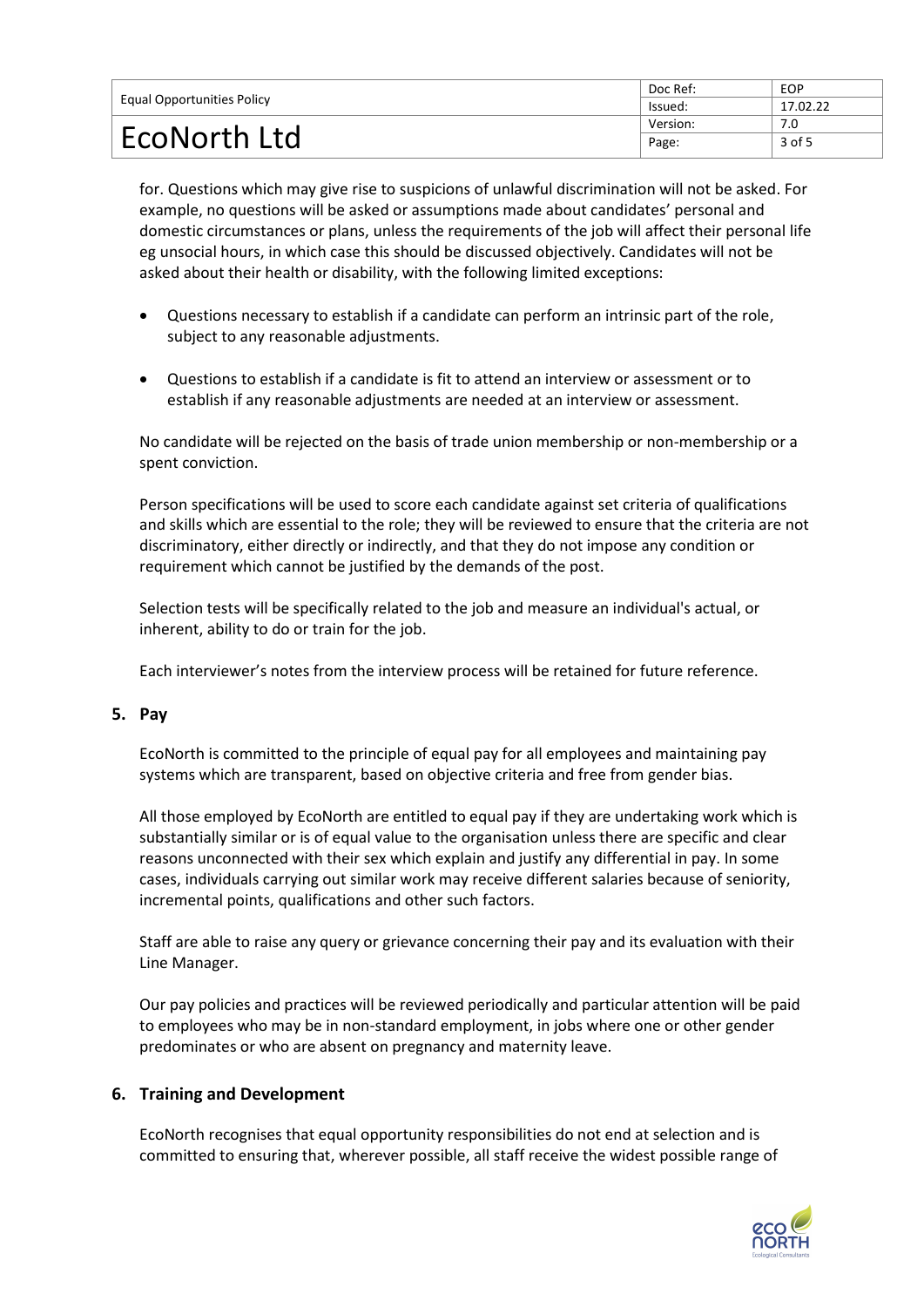| <b>Equal Opportunities Policy</b> | Doc Ref: | EOP      |
|-----------------------------------|----------|----------|
|                                   | lssued:  | 17.02.22 |
| <b>EcoNorth Ltd</b>               | Version: | 7.0      |
|                                   | Page:    | 4 of 5   |

development opportunities to enable them to perform at the highest level in their current role and for future advancement.

All employees will be provided with a specified training budget per annum. All employees will be encouraged to discuss their career prospects and training needs with their Line Manager during their quarterly one to one meetings. Opportunities for promotion and training will be communicated and made available to all staff on a fair and equal basis.

The provision of training will be reviewed to ensure that this is made where necessary to enable part-time workers, shift or remote workers or those returning to work following a break to benefit from training. No age limits apply for entry to training or development schemes which are open to all employees.

#### **7. Terms and Conditions of Employment**

EcoNorth will ensure that all of our policies including compensation, benefits and any other relevant issues associated with Terms and Conditions of Employment, are formulated and applied without regard to age, disability, sex, gender reassignment, sexual orientation, pregnancy and maternity, marriage and civil partnership, race, religion or belief, political beliefs, disability, dietary choices, membership or non-membership of a trade union, or any other characteristic unrelated to the performance of the job.

EcoNorth is open to flexible working and demonstrates equal pay for men and women at each level.

#### **8. Grievances, Disputes and Disciplinary Procedure**

Staff who believe they have been discriminated against, directly or indirectly, and have not been able to resolve this informally, are advised to use EcoNorth's internal grievance procedure (as set out in the Staff Handbook). An employee who brings a complaint of discrimination must not be less favourably treated. When dealing with general disciplinary matters, care is to be taken that members of one group are not dismissed or disciplined for performance or behaviour which could be overlooked or condoned in other groups.

#### **9. Communication of this Policy**

All staff will be made aware of this policy and provided with a copy of the policy during the induction process. This policy is also available to our clients (and potential clients). In addition, staff will be reminded of the policy through such means as advertisements, job descriptions, equal opportunity monitoring forms, training courses and other internal documents.

#### **10. Policies and Procedures**

EcoNorth's policies and procedures will be reviewed regularly to improve, amend or adapt current practices to promote equality of opportunity within our business. All employees will be consulted about the company's policies and procedures and have the opportunity to discuss such matters with their Line Manager at any time.